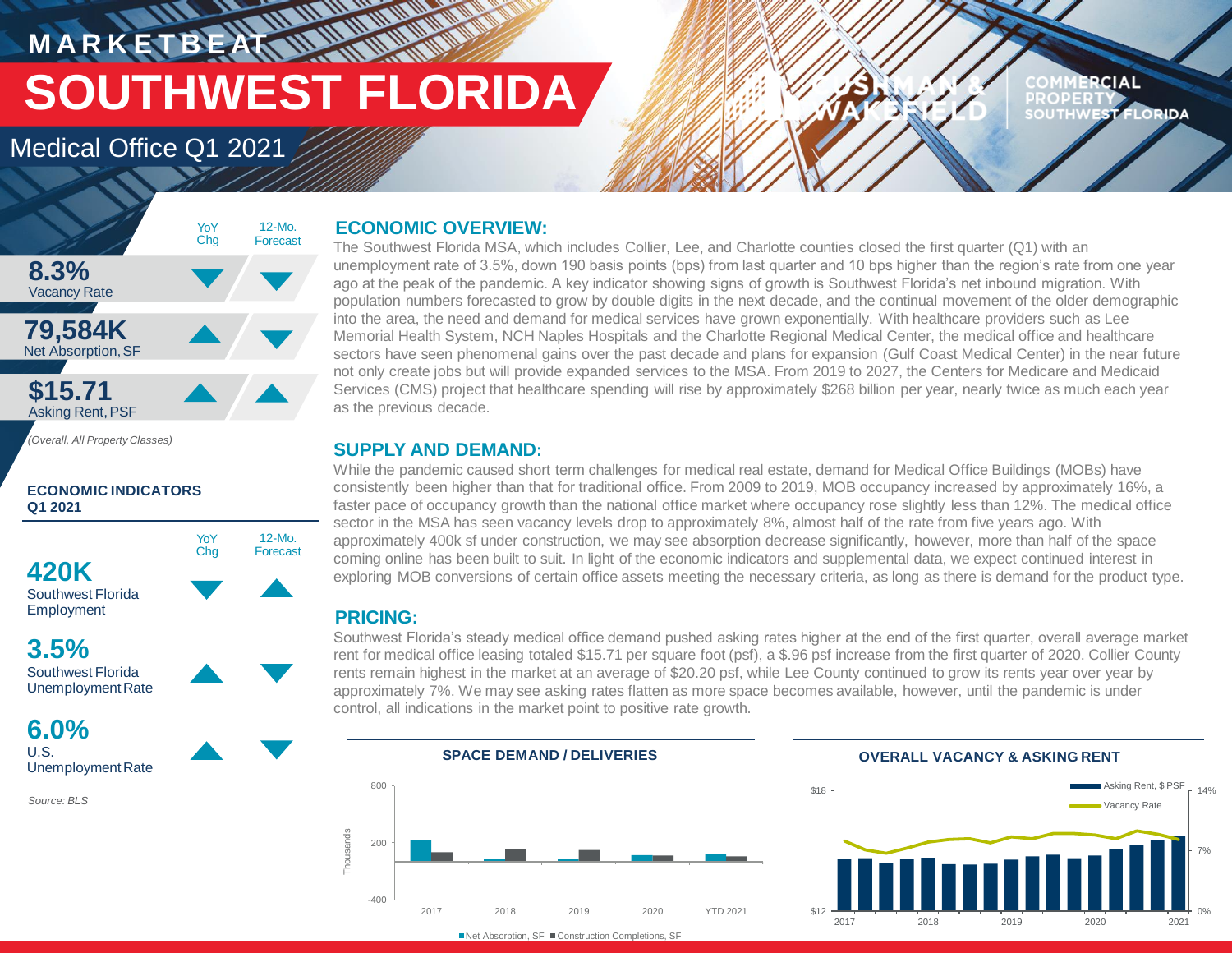**MARKETBEA** 

**COMMERCIA PROPERTY SOUTHWEST FLORIDA** 

# **SOUTHWEST FLORIDA** Medical Office Q1 2021

#### **MARKET STATISTICS**

| <b>SUBMARKET</b>                | <b>INVENTORY</b><br>(SF) | <b>SUBLET</b><br><b>VACANT</b><br>(SF) | <b>DIRECT VACANT</b><br>(SF) | <b>OVERALL VACANCY</b><br><b>RATE</b> | <b>CURRENT QTR</b><br><b>OVERALL NET</b><br><b>ABSORPTION</b> | <b>YTD OVERALL</b><br><b>ABSORPTION (SF)</b> | <b>YTD LEASING</b><br><b>ACTIVITY (SF)</b> | <b>UNDER CNSTR</b><br>(SF) | <b>OVERALL AVG ASKING RENT</b><br>(ALL CLASSES)* |
|---------------------------------|--------------------------|----------------------------------------|------------------------------|---------------------------------------|---------------------------------------------------------------|----------------------------------------------|--------------------------------------------|----------------------------|--------------------------------------------------|
| <b>Charlotte County</b>         | 1,564,113                | 3,089                                  | 136,291                      | 8.9%                                  | 3,701                                                         | 3,701                                        | 6,054                                      | 28,000                     | \$13.93                                          |
| <b>CHARLOTTE COUNTY TOTALS</b>  | 1,564,113                | 3,089                                  | 136.291                      | 8.9%                                  | 3,701                                                         | 3,701                                        | 6.054                                      | 28,000                     | \$13.93                                          |
| Cape Coral                      | 936,921                  | $\Omega$                               | 46,757                       | 5.0%                                  | 12,169                                                        | 12,169                                       | 2,200                                      | $\Omega$                   | \$15.27                                          |
| City of Fort Myers              | 1,104,320                | $\overline{0}$                         | 94,402                       | 8.5%                                  | $-7,879$                                                      | $-7,879$                                     | 22,487                                     | $\mathbf{0}$               | \$10.40                                          |
| South Fort Myers                | 2,980,713                | $\overline{0}$                         | 223,067                      | 7.5%                                  | 26,381                                                        | 26,381                                       | 59.148                                     | 214,400                    | \$14.03                                          |
| North Fort Myers                | 52,321                   | $\circ$                                | 5,300                        | 10.1%                                 | 3,600                                                         | 3,600                                        | 10,000                                     | $\mathbf{0}$               | \$10.00                                          |
| Estero                          | 200,094                  | $\overline{0}$                         | 18,285                       | 9.1%                                  | $-1,549$                                                      | $-1,549$                                     | 2,923                                      | 5,000                      | \$17.77                                          |
| <b>Bonita Springs</b>           | 1.116.691                | 1803                                   | 146,207                      | 13.3%                                 | $-614$                                                        | $-614$                                       | 31,991                                     | $\mathbf{0}$               | \$15.01                                          |
| Lehigh                          | 352,830                  | $\overline{0}$                         | 5,158                        | 1.5%                                  | 8,408                                                         | 8,408                                        | 4,544                                      | $\circ$                    | \$16.33                                          |
| The Islands                     | 33,728                   | $\overline{0}$                         | 1997                         | 5.9%                                  | $\overline{0}$                                                | $\circ$                                      | $\overline{0}$                             | $\Omega$                   | \$13.50                                          |
| <b>LEE COUNTY TOTALS</b>        | 6,777,618                | 1,803                                  | 541,173                      | 7.2%                                  | 40,516                                                        | 40,516                                       | 133,293                                    | 219,400                    | \$14.04                                          |
| <b>Naples</b>                   | 417.976                  | $\overline{0}$                         | 22.039                       | 5.3%                                  | $-5.266$                                                      | $-5,266$                                     | 1,503                                      | $\mathbf{0}$               | \$21.23                                          |
| <b>Outlying Collier County</b>  | 102,802                  | $\overline{0}$                         | 2,905                        | 2.8%                                  | $-201$                                                        | $-201$                                       | 270                                        | 35,000                     | \$15.00                                          |
| Golden Gate                     | 63,806                   | 1066                                   | 1,150                        | 3.5%                                  | $\Omega$                                                      | $\mathbf{0}$                                 | 1410                                       | 107,412                    | \$16.04                                          |
| Lely                            | 95.105                   | $\mathbf{0}$                           | 26,718                       | 28.1%                                 | 15.199                                                        | 15.199                                       | $\mathbf{0}$                               | $\overline{0}$             | \$22.09                                          |
| Marco Island                    | 139,359                  | $\overline{0}$                         | 2,803                        | 2.0%                                  | 16,939                                                        | 16,939                                       | $\overline{0}$                             | $\circ$                    | \$28.92                                          |
| North Naples                    | 1,721,508                | 750                                    | 115,821                      | 6.8%                                  | 27,628                                                        | 27,628                                       | 16,312                                     | 9,523                      | \$22.52                                          |
| East Naples                     | 596,241                  | $\overline{0}$                         | 98,243                       | 16.5%                                 | $-18932$                                                      | $-18,932$                                    | 16,135                                     | $\Omega$                   | \$15.61                                          |
| <b>COLLIER COUNTY TOTALS</b>    | 3,136,797                | 1,816                                  | 269,679                      | 9.3%                                  | 35,367                                                        | 35,367                                       | 35,630                                     | 151,935                    | \$20.20                                          |
| <b>SOUTHWEST FLORIDA TOTALS</b> | 11,478,528               | 6,708                                  | 947,143                      | 8.3%                                  | 79,584                                                        | 79,584                                       | 174,977                                    | 399,335                    | \$15.71                                          |

*\*Rental rates reflect base rent asking*

#### **KEY LEASE TRANSACTIONS Q1 2021**

| <b>PROPERTY</b>            | <b>SUBMARKET</b>       | <b>TENANT</b>                  | 'SF    | [ype]     |
|----------------------------|------------------------|--------------------------------|--------|-----------|
| 12600 Creekside Ln.        | S. Ft Myers/San Carlos | Lee Memorial Health            | 17.083 | *Renewal  |
| 12995 S Cleveland Avenue   | S. Ft Myers/San Carlos | Millenium Physicians Group LLC | 6.776  | New Lease |
| 12460 Brantley Commons Ct. | S. Ft Myers/San Carlos | Tenant Name Withheld           | 5.877  | New Lease |

*\*Renewals not included in leasing statistics*

#### **KEY SALES TRANSACTIONS Q1 2021**

| <b>PROPERTY</b>       | <b>SUBMARKET</b> | <b>SELLER / BUYER</b>                            | <b>SF</b> | <b>PRICE/S PSF</b> |
|-----------------------|------------------|--------------------------------------------------|-----------|--------------------|
| 2721 Del Prado Blvd S | Cape Coral       | IRA Capital LLC/ Welltower 1031 Holding Co I LLC | 39,162    | \$357.40           |

#### **A CUSHMAN &WAKEFIELD RESEARCH PUBLICATION**

Cushman & Wakefield (NYSE: CWK) is a leading global real estate services firm that delivers exceptional value for real estate occupiers and owners. Cushman & Wakefield is among the largest real estate services firms with approximately 50,000 employees in over 400 offices and 60 countries. In 2020, the firm had revenue of \$7.8 billion across core services of property, facilities and project management, leasing, capital markets, valuation and other services. To learn more, visit www.cushmanwakefield.com or follow @CushWake on Twitter

*©2021 Cushman & Wakefield. All rights reserved. The information contained within this report is gathered from multiple sources believed to be reliable. The information may contain errors or omissions and is presented without any warranty or representations as to its accuracy.*

#### **cushmanwakefield.com**